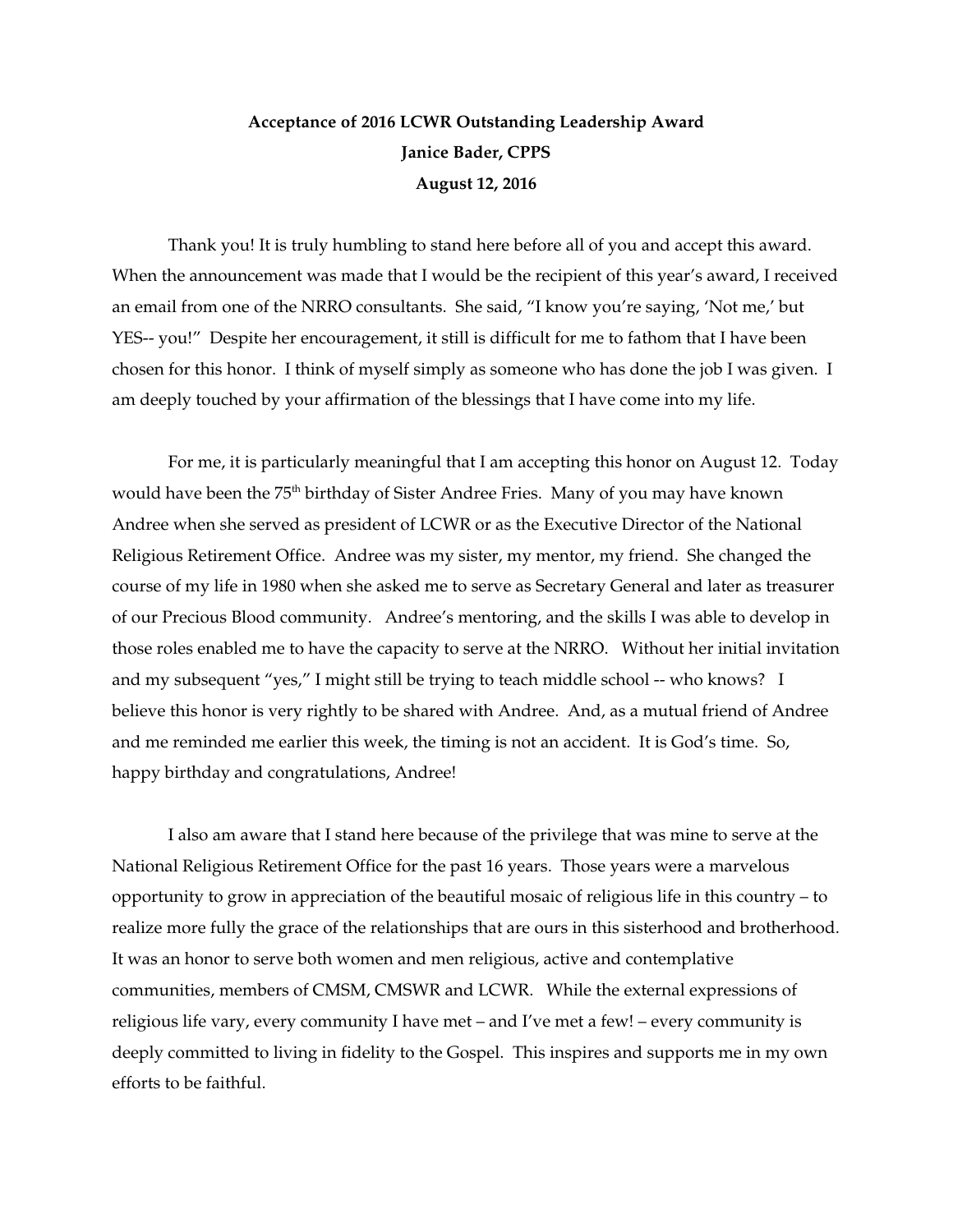During my years at NRRO I was graced to meet and work with many of you who are here tonight. I have learned so much from you about what it means to be a leader. As of today, I've been serving in elected leadership for six weeks. (Six weeks down; five years and 46 weeks to go – but who's counting?) Even in these few weeks, I've found myself drawing on the wisdom that you shared with me. So, thank you!

 A key learning from my years at NRRO is that the whole is greater than the sum of its parts! Together we have made it possible to move the retirement funding issue from a crisis toward a more manageable concern. As communities engage in the NRRO planning process, the differences among communities and conferences fade away. Participants are sisters and brothers to one another and generously share experience and wisdom in support of religious life as a whole. Consultants from long-established communities are walking with their peers and with younger, emerging communities. Respectful, trusting relationships are being built. Coming from a community that names reconciliation as its charism, I am truly honored to have played a role in bringing groups together.

 As some religious communities in the U.S. approach completion, it is critically important for us to remember that the whole is, indeed, greater than any one of our individual communities. We need to celebrate this great adventure of religious life, what has been, what is and what will be. Each of us is called to support the future of religious life, no matter where our individual community may be in its own life cycle. From what I observed in my work at the NRRO, I suggest that a critical step in promoting the future of this life is an honest appraisal of where we stand NOW, today. Marcia Allen helped us yesterday to take a look at our current reality through a number of lenses.

 Sometimes I have a hard time realizing I am not the same person you saw in those photos taken 60, 30 or even 10 years ago. The same can be true for us as religious communities. We can tend to think we still are who we were in 1980 or 2000 or even in 2010. Each of our communities needs to take some current photos and honestly assess the gifts we have to offer NOW in 2016. As Pat Farrell said yesterday, we need to take a long, loving look at what is! Women and men will be inspired to consider religious life – whether that be in our own